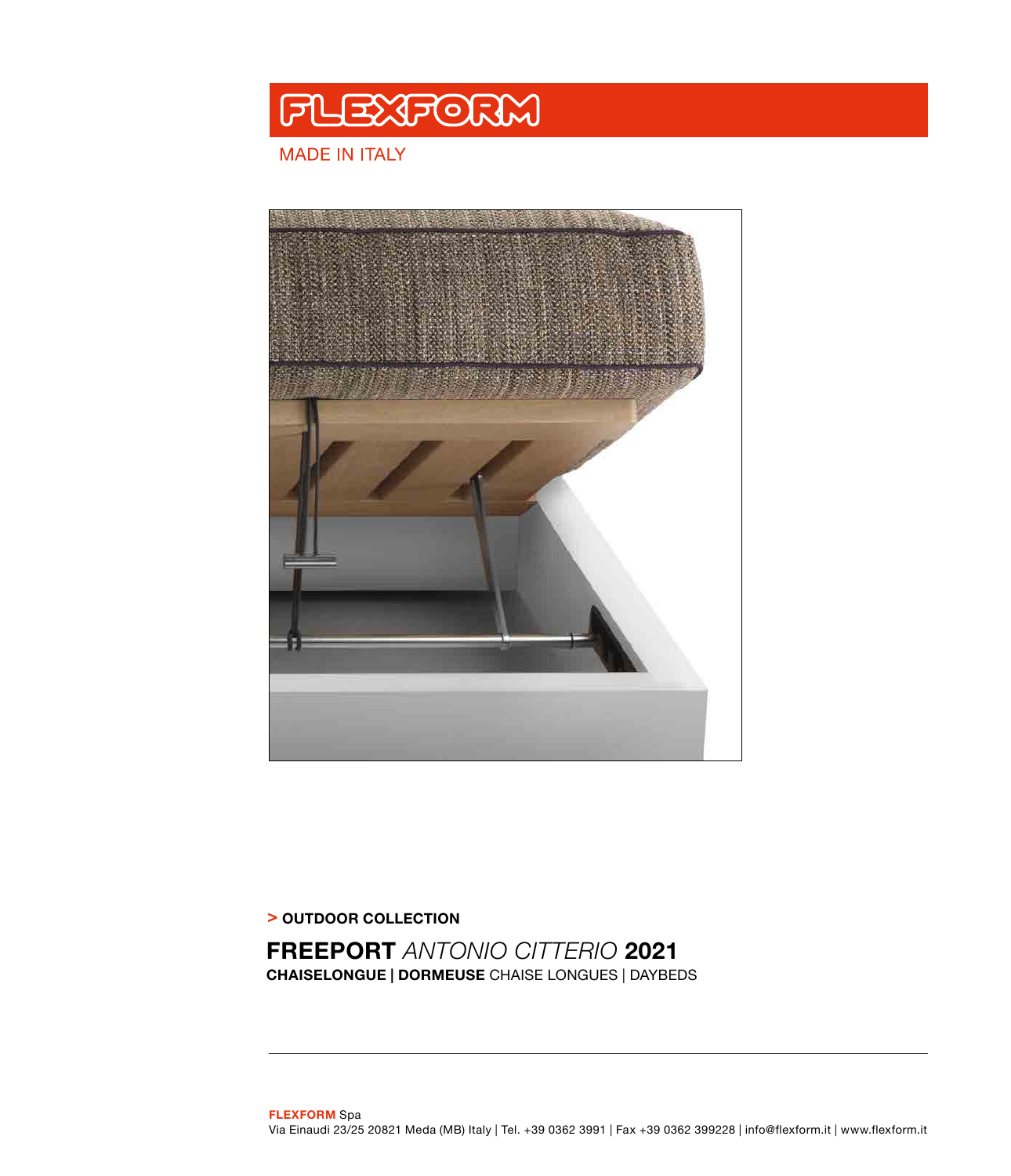# **FREEPORT** *| ANTONIO CITTERIO |* **2021**

#### **Struttura**

in alluminio verniciato a forno con polveri epossidiche nei colori bianco 100, rosso vino 405, verde kaki 705, brunito, grigio, o nella finitura opaca nei colori sabbia, verde, mattone e bianco.

Cinghie elastiche idrorepellenti nei colori sabbia 9001, grigio 9003, antracite 9005.

#### Schienale reclinabile

in legno massello di iroko nelle finiture naturale, tinto grigio, laccato bianco. Sistema di inclinazione dello schienale in acciaio inox 316 elettrolucidato e cremagliera in materiale termoplastico di colore grigio

#### Cuscino a rullo

in fibra di poliestere e fodera idrorepellente, a richiesta con supplemento di prezzo

#### Cuscino seduta e schienale

in fibra di poliestere con inserto in materiale indeformabile a densità unica rivestito in tessuto idrorepellente

#### Profilo rivestimento

la confezione prevede un profilo in gros grain che può essere realizzato in tutti i colori della cartella campioni

Piedi

in alluminio. Appoggio a terra su puntali in materiale termoplastico

#### Rivestimento in tessuto sfoderabile

**Cover** 

in materiale impermeabile. A richiesta e con supplemento di prezzo

#### *Structure*

*in aluminum with epoxy powder-coat finish in the following colors: white 100, wine red 405, khaki green 705, burnished or grey; or with matte finish in sand, green, brick or white. Water-repellent elastic webbing in the following colors: sand 9001, grey 9003, anthracite 9005*

#### *Reclinable backrest*

*in solid iroko with natural, stained grey or lacquered white finish. Backrest Recliner System in electropolished 316 stainless steel and bracket in grey thermoplastic material*

#### *Bolster*

*in polyester fiber with water-repellent casing; upon request with upcharge*

#### *Seat and backrest cushion*

*in polyester fiber with insert in crushproof single-density material, covered in water-repellent fabric*

#### *Upholstery piping*

*fine tailoring includes grosgrain piping that can be crafted in all the colors on the sample board*

### *Feet*

*in aluminum. Rests on tips made of thermoplastic material*

### *Upholstery*

*in removable fabric*

#### *Cover*

*in waterproof material; upon request, with upcharge*

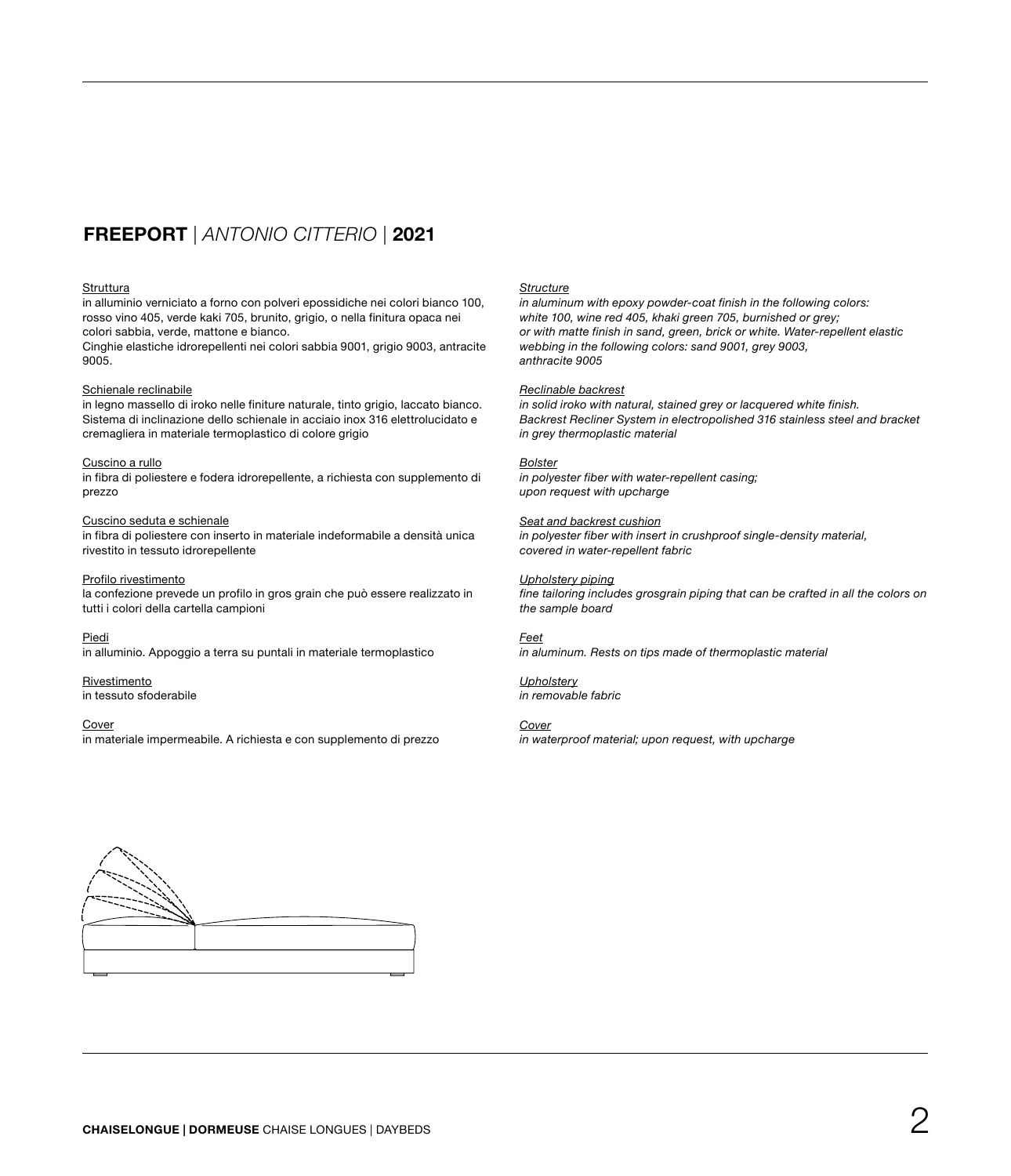